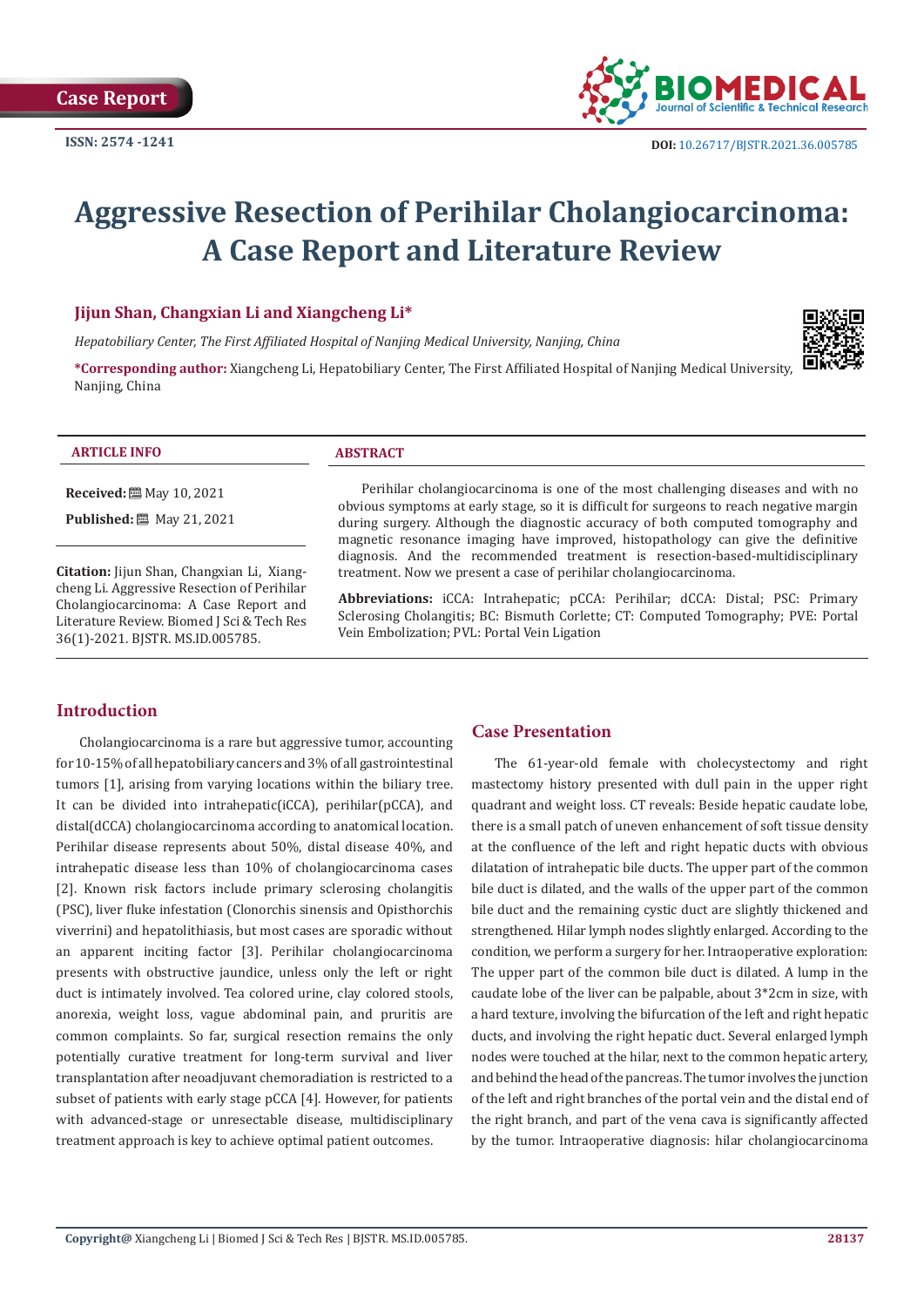(type IIIa), radical operation of hilar cholangiocarcinoma was performed (Right hemiliver combined with full caudate lobectomy + hilar lymph node dissection + portal vein reconstruction + cavity Vein reconstruction + left hepatic duct jejunostomy). Pathological diagnosis is cholangiocarcinoma and margin is negative. After the operation, the patient was discharged safely and went to the oncology department for further treatment.

# **Discussion**

Perihilar cholangiocarcinoma is a disease of advanced age with an unclear etiology, most frequently found in Southeast Asia and relatively rare in Western countries. It is the most common primary tumor of the biliary tract although it accounts for only 2 % of all human malignancies.

#### **Classification**

For perihilar cholangiocarcinoma, Bismuth and Corlette described their criteria for categorizing perihilar bile duct cancers in 1975 [5]. The local extent of the tumor is most commonly described using the Bismuth-Corlette (BC) system. This classification provides information regarding the level and longitudinal extent of the tumor relative to the biliary confluences. Tumors are classified into type I (tumors involving only the common hepatic duct below the first confluence), type II (tumors involving the first confluence without involvement of the second confluences), type III (tumors involving either right [IIIA] or left [IIIB] second confluences), or type IV (tumors involving both right and left second confluences) [6].

#### **Diagnosis**

Cholangiocarcinoma is a primary malignant tumor originating from the bile duct epithelium that is mostly adenocarcinoma at histologic examination [7]. Many advanced patients always present with obstructive jaundice, tea colored urine, clay colored stools, anorexia, weight loss, vague abdominal pain, pruritis and upper abdomen dull pain. With the improvement of medical imaging accuracy, imaging plays a critical role in diagnosis and making treatment planning. Imaging tools including mainly multidetector computed tomography (CT), MRI with MRCP, and PET have been demonstrated to be useful in establishing the correct diagnosis and in determining respectability with a high negative predictive value [8]. Multiphasic contrast-enhanced multidetector CT has served as the standard imaging method for the preoperative assessment of both iCCA and pCCA [9,10]. It provides a comprehensive evaluation of the primary tumor, the relationship between the primary tumor and adjacent structures such as the hepatic artery or portal vein, and whole abdomen surveillance for potential metastasis [11]. The precontract phase is useful for the detection of intraductal stones and in differentiating stones from tumors. Postcontrast imaging is usually performed at the arterial phase and portal venous phase. The delayed phase, which is obtained 3-5 minutes

after contrast medium injection, is useful for the differential diagnosis of iCCA, as iCCA typically shows delayed phase enhancement due to its abundant fibrous stroma [12]. In addition, advanced postprocessing techniques such as three-dimensional reconstruction and maximum intensity projection aid in the accurate assessment of the vascular anatomy and the presence and extent of tumor invasion into the hepatic artery, portal vein, and hepatic parenchyma. In perihilar cholangiocarcinoma, CT has shown a tendency to underestimate the proximal tumor extent, which can be explained by the longitudinal tumor spread along the bile duct wall with microscopic submucosal extension of pCCA [13]. Recently, minimum intensity projection images from the CT data set have been shown to provide CT cholangiography images that may serve as an alternative to endoscopic retrograde cholangiography or MRCP for the assessment of biliary obstruction and longitudinal tumor extent [14]. In recent years, contrast-enhanced MRI with MRCP has been increasingly performed for cholangiocarcinoma, particularly perihilar cholangiocarcinoma.

MRI often includes two-dimensional and three-dimensional (3D) MRCP. Respiratory or navigator triggered 3D isotropic MRCP provides high-spatial-resolution iso-voxel data, as well as maximum intensity projections at multiple projections, which give an excellent overview of the biliary tree and better delineation of fine structures and small pathologies [15]. MRCP is noninvasive and is able to evaluate the whole bile duct, including the most proximal duct to the obstruction and is applicable to patients with prior surgery or anatomic variations. PET scan has limited sensitivity in biliary tumor; however, it may have some utility in the setting of equivocal CT or MRI findings [16]. Routine use of PET scan is not recommended, as it rarely changes surgical management.

### **Treatment**

Surgical treatment is the preferred option for all subtypes, but, when contemplated, involvement of the vascular structures and lymph nodes needs to be considered. The highly desmoplastic nature of cholangiocarcinoma, its extensive support by a rich tumor microenvironment, and profound genetic heterogeneity, all contribute to its therapeutic resistance. Although surgery and curative liver transplantation are options for selected patients with perihilar cholangiocarcinoma, 5-year survival rates are very low. The chemotherapy regimen of gemcitabine and cisplatin is often used for inoperable disease [17]. The best chance of longterm survival and potential cure is surgical resection with negative margins, but many patients are unresectable due to locally advanced or metastatic disease at diagnosis. As a result of recent efforts, new methods of management have been identified for these patients, including preoperative portal vein embolism and biliary drainage, neoadjuvant chemotherapy with subsequent transplantation, and chemoradiation therapy [18]. Surgical resection for pCCA remains the accepted first line of definitive treatment as long as R0 resection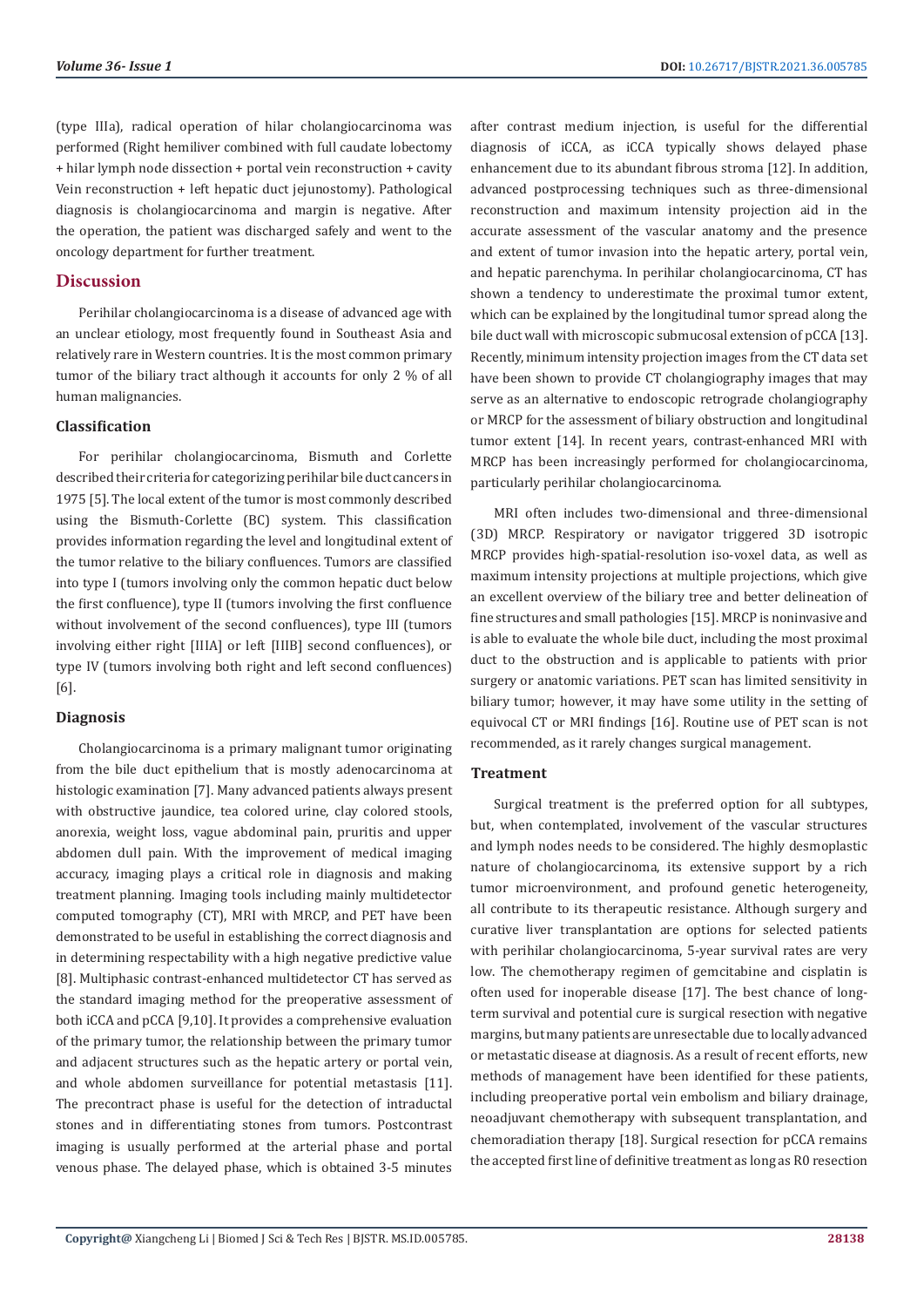is achieved and adequate future liver remnant is preserved. When evaluating for resectability the capacity to leave adequate hepatic parenchyma is essential. Major and liver-related complications, hepatic dysfunction or insufficiency, longer hospital stays, and 90 day mortality are increased when FLR is less than 20% [19]. Portal vein embolization (PVE) or portal vein ligation (PVL) can be used to increase the FLR by a hemodynamic change and redistribution of growth factors leading to hypertrophy, thus improving the safety of major hepatic resections.

However, it takes 4-6 weeks to wait for the volume of the contralateral liver tissue to increase. Japanese surgeons, who have the most extensive experience of PVE in the setting of pCCA, generally suggest PVE if FLR is less than 40% [20]. In addition, we must leave enough length for biliary anastomosis. Preoperative biliary obstruction is associated with liver dysfunction and cholangitis, impaired post-operative regeneration and liver failure, and increased risk for perioperative mortality. In our center, biliary decompression is preformed via endoscopic retrograde cholangiopancreatography or percutaneous transhepatic biliary drainage to relieve obstruction and decrease bilirubin. Resection of the involved intra- and extrahepatic bile ducts, as well as the associated hepatic lobe and caudate lobe, is the standard procedure for suitable patients. Survival is highly correlated with resection margin status. Median survival and 5-year survival among patients with a negative margin (R0) resection range from 27 months to 58 months and from 27% to 45%, respectively. Among patients with a positive microscopic or gross margin, median survival and 5-year survival are significantly worse, ranging from 12 months to 21 months and from 0% to 23%, respectively [21-26]. At the same time, lymphadenectomy is also performed routinely. Lymph node (LN) metastasis has been shown to be a strong predictor for poor survival outcome. In patients with resectable pCCA, LN metastasis is present in approximately 31–58% and these patients are reported to have a 5-year survival rate of < 25% [27,28].

Perihilar cholangiocarcinoma with invasion of portal vein, hepatic artery or Inferior vena cava was considered a contraindication to surgery traditionally, however, with the improvements in microsurgical techniques, vascular anastomosis and liver transplantation, many outstanding surgeons tend to take more aggressive surgical treatment to achieve R0 margin. Just like the case I presented, we perform a portal vein end-toend anastomosis and remove the diseased part of inferior vena cava, then use an artificial blood vessel to reconstruct Inferior vena cava. Although more and more studies have described acceptable outcomes in patients undergoing vessel resection and

reconstruction, these operations should be undertaken by only the most experienced centers with the appropriate hepatobiliary and vascular surgery expertise. Vascular resections should not be performed routinely in pCCA and the decision should be determined intraoperatively based on the judgment of surgeons. The role of neoadjuant chemotherapy in combination with surgical resection for pCCA and iCCA remains undefined. While neoadjuant therapy was reported to have increased the R0 resection rates in two retrospective analyses, it did not translate into overall survival benefit [29,30]. After resection of margin-positive or node-positive pCCA, chemoradiation should be offered to patients. Traditionally considered chemotherapy-resistant, a clinical trial reported a 6-month survival benefit in CCA patients treated with gemcitabine/cisplatin-combination therapy versus gemcitabine monotherapy [31]. Thus patients with advanced and metastatic hilar CC, the standard first-line chemotherapy is gemcitabine and cisplatin. With the advent of targeted immunotherapy, these new treatment methods have shown broad prospects in the treatment of cholangiocarcinoma (Figures 1-5).



**Figure 1.**



**Figure 2.**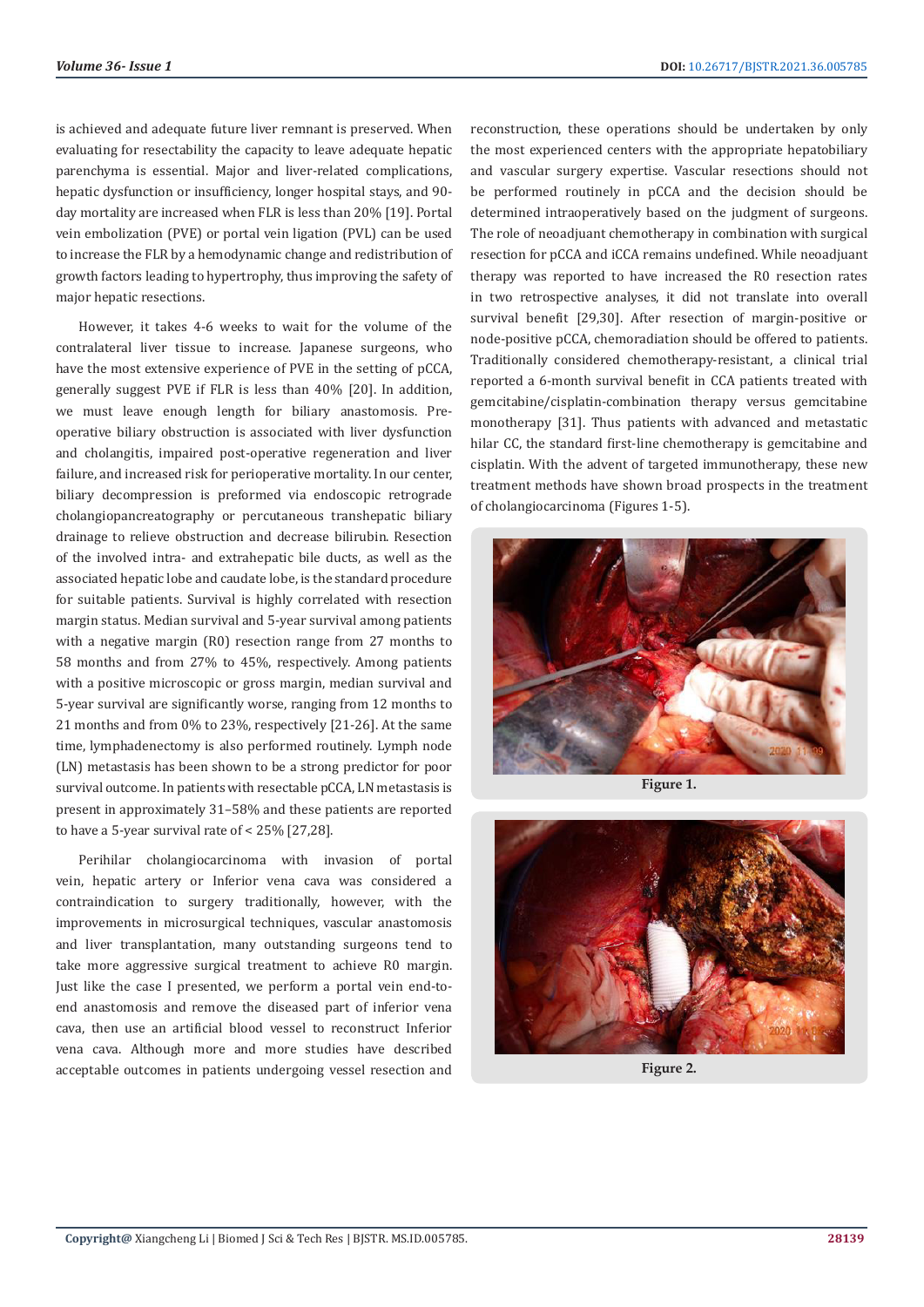

**Figure 3.**



**Figure 4.**



**Figure 5.**

# **Conclusion**

Perihilar cholangiocarcinoma is an extremely malignant disease with low 5-year survival rate. Patients present with obstructive jaundice and intrahepatic bile duct dilation. CT and MRI play an important role in evaluation and diagnosis. The only curative treatment is radical resection to achieve negative margin, however, many patients were diagnosed at advanced stage and lost the opportunity to surgery. These patients are candidates for chemotherapy, radiotherapy and other multidisciplinary treatment.

# **References**

- 1. [N Patel, B Benipal \(2019\) Incidence of cholangiocarcinoma in the USA](https://pubmed.ncbi.nlm.nih.gov/30956914/) [from 2001 to 2015: a US cancer statistics analysis of 50 States. Cureus](https://pubmed.ncbi.nlm.nih.gov/30956914/) [11\(1\): e3962.](https://pubmed.ncbi.nlm.nih.gov/30956914/)
- 2. [De Oliveira ML, Cunningham SC, Cameron JL, Farin Kamangar, Jordan M](https://pubmed.ncbi.nlm.nih.gov/17457168/) [Winter, et al. \(2007\) Cholangiocarcinoma: thirty-one-year experience](https://pubmed.ncbi.nlm.nih.gov/17457168/) [with 564 patients at a single institution. Ann Surg 245\(5\): 755-762.](https://pubmed.ncbi.nlm.nih.gov/17457168/)
- 3. [Vauthey JN, Blumgart LH \(1994\) Recent advances in the management of](https://pubmed.ncbi.nlm.nih.gov/8047893/) [cholangiocarcinomas. Semin Liver Dis 14\(2\): 109-114.](https://pubmed.ncbi.nlm.nih.gov/8047893/)
- 4. [Rizvi S, Khan SA, Hallemeier CL, Kelley RK, Gores GJ \(2018\)](https://pubmed.ncbi.nlm.nih.gov/28994423/) [Cholangiocarcinoma - evolving concepts and therapeutic strategies. Nat](https://pubmed.ncbi.nlm.nih.gov/28994423/) [Rev Clin Oncol 15\(2\): 95-111.](https://pubmed.ncbi.nlm.nih.gov/28994423/)
- 5. [Bismuth H, Corlette MB \(1975\) Intrahepatic cholangioenteric](https://pubmed.ncbi.nlm.nih.gov/1079096/) [anastomosis in carcinoma of the hilus of the liver. Surg Gynecol Obstet](https://pubmed.ncbi.nlm.nih.gov/1079096/) [140\(2\): 170-178.](https://pubmed.ncbi.nlm.nih.gov/1079096/)
- 6. [Deoliveira ML, Schulick RD, Nimura Y, Charles Rosen, Gregory](https://pubmed.ncbi.nlm.nih.gov/21480336/) [Gores, et al. \(2011\) New staging system and a registry for perihilar](https://pubmed.ncbi.nlm.nih.gov/21480336/) [cholangiocarcinoma. Hepatology 53\(4\): 1363-1371.](https://pubmed.ncbi.nlm.nih.gov/21480336/)
- 7. [Tyson GL, El Serag HB \(2011\) Risk factors for cholangiocarcinoma.](https://pubmed.ncbi.nlm.nih.gov/21488076/) [Hepatology 54\(1\): 173-184.](https://pubmed.ncbi.nlm.nih.gov/21488076/)
- 8. [Hennedige TP, Neo WT, Venkatesh SK \(2014\) Imaging of malignancies of](https://pubmed.ncbi.nlm.nih.gov/25608662/) [the biliary tract- an update. Cancer Imaging 14\(1\): 14.](https://pubmed.ncbi.nlm.nih.gov/25608662/)
- 9. [Razumilava N, Gores GJ \(2013\) Classification, diagnosis, and management](https://pubmed.ncbi.nlm.nih.gov/22982100/) [of cholangiocarcinoma. Clin Gastroenterol Hepatol 11\(1\): 13-21.](https://pubmed.ncbi.nlm.nih.gov/22982100/)
- 10. [Joo I, Lee JM \(2013\) Imaging bile duct tumors: pathologic concepts,](https://pubmed.ncbi.nlm.nih.gov/23925840/) [classification, and early tumor detection. Abdom Imaging 38\(6\): 1334-](https://pubmed.ncbi.nlm.nih.gov/23925840/) [1350.](https://pubmed.ncbi.nlm.nih.gov/23925840/)
- 11. [Blechacz B, Komuta M, Roskams T, Gores GJ \(2011\) Clinical diagnosis](https://pubmed.ncbi.nlm.nih.gov/21808282/) [and staging of cholangiocarcinoma. Nat Rev Gastroenterol Hepatol 8\(9\):](https://pubmed.ncbi.nlm.nih.gov/21808282/) [512-522.](https://pubmed.ncbi.nlm.nih.gov/21808282/)
- 12. [JM Lee KB, Kyoung Bun Lee, Seung Ho Kim, Soon Ho Yoon, Joon Koo](https://pubmed.ncbi.nlm.nih.gov/21474703/) [Han, et al. \(2011\) Intrahepatic mass-forming cholangiocarcinomas:](https://pubmed.ncbi.nlm.nih.gov/21474703/) [enhancement patterns at multiphasic CT, with special emphasis on](https://pubmed.ncbi.nlm.nih.gov/21474703/) [arterial enhancement pattern–correlation with clinicopathologic](https://pubmed.ncbi.nlm.nih.gov/21474703/) [findings. Radiology 260\(1\): 148-157.](https://pubmed.ncbi.nlm.nih.gov/21474703/)
- 13. [Lee HY, Kim SH, Lee JM, Sun Whe Kim, Jin Young Jang, et al.](https://pubmed.ncbi.nlm.nih.gov/16467211/) [\(2006\) Preoperative assessment of resectability of hepatic hilar](https://pubmed.ncbi.nlm.nih.gov/16467211/) [cholangiocarcinoma: combined CT and cholangiography with revised](https://pubmed.ncbi.nlm.nih.gov/16467211/) [criteria. Radiology 239\(1\): 113-121.](https://pubmed.ncbi.nlm.nih.gov/16467211/)
- 14. [Zandrino F, Benzi L, Ferretti ML, Ferrando R, Reggiani G, et al. \(2002\)](https://link.springer.com/article/10.1007/s00330-001-1188-y) [CT cholangiography without biliary contrast agent: technique and initial](https://link.springer.com/article/10.1007/s00330-001-1188-y) [clinical results in the assessment of patients with biliary obstruction.](https://link.springer.com/article/10.1007/s00330-001-1188-y) [Eur Radiol 12\(5\): 1155-1161.](https://link.springer.com/article/10.1007/s00330-001-1188-y)
- 15. [Anupindi SA, Victoria T \(2008\) Magnetic resonance cholangiopancrea](https://pubmed.ncbi.nlm.nih.gov/18585598/)[tography: techniques and applications. Magn Reson Imaging Clin N Am](https://pubmed.ncbi.nlm.nih.gov/18585598/) [16\(3\): 453-466.](https://pubmed.ncbi.nlm.nih.gov/18585598/)